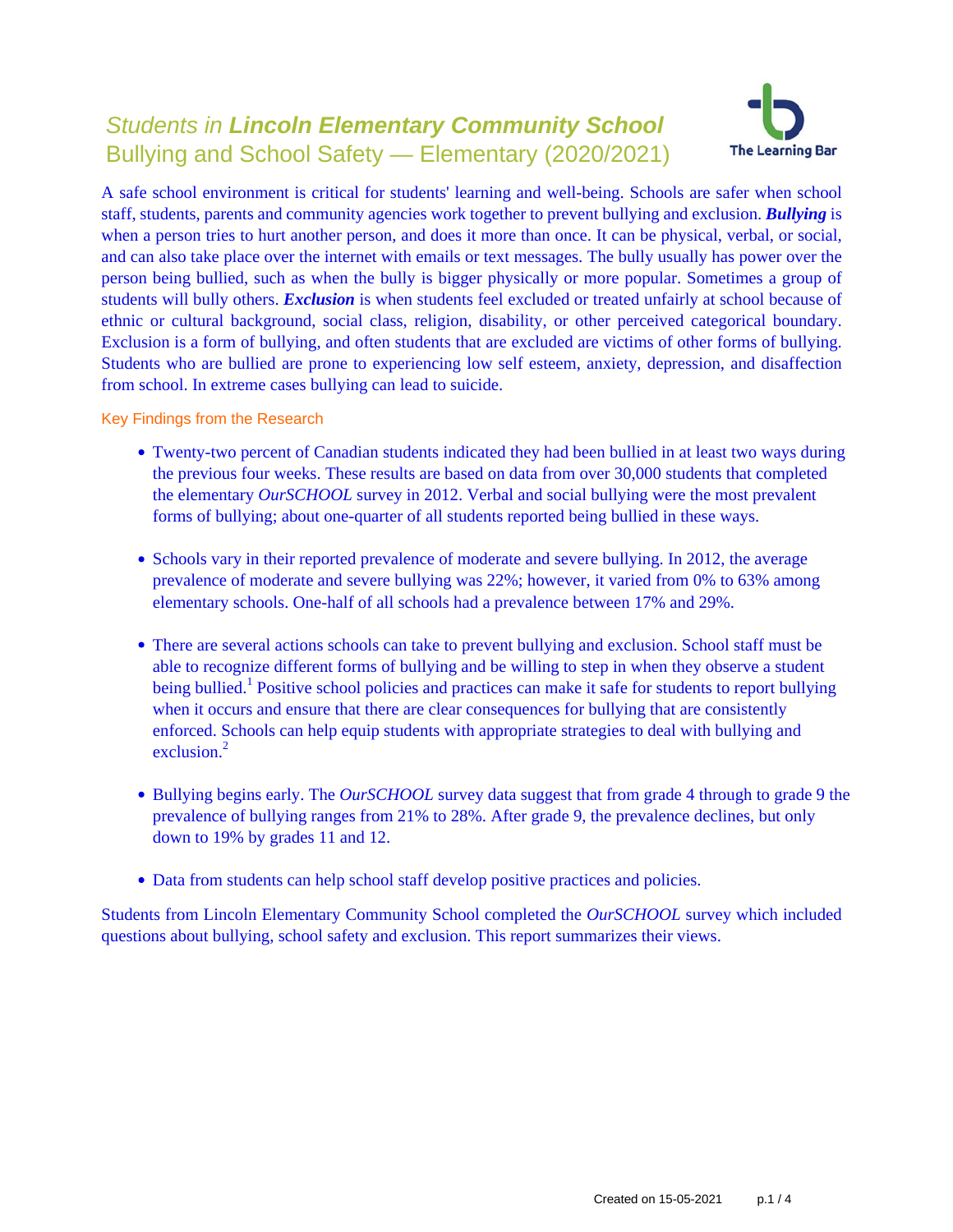### **1. The prevalence of school bullying**

The literature distinguishes between bullies, victims and those who are both bullies and the victims of bullying.<sup>3</sup> The percentage of students who report being victims of bullying is a useful school-level measure of the extent of bullying and its potential effects on youth. Students' reports of taking part in bullying and students' accounts of witnessing bullying are less useful as a school measure, because even a single incident of bullying may be seen or talked about by a wide range of students.

Overall, 54% of students in Lincoln Elementary Community School reported being a victim of bullying for at least one of the four types of bullying. In addition, *OurSCHOOL* classifies students as being moderate or severe victims. Figure 1 - shows the results for all students in Lincoln Elementary Community School, and separately for boys and girls, compared with the national average. Figure 2 indicates the types of bullying most often experienced by the students at Lincoln Elementary Community School. The results are based on students' reports of being victims of physical, social, verbal and cyber bullying in the previous 30 days.

#### **Figure 1: Prevalence of bullying at Lincoln Elementary Community School**







#### **2. Where and when bullying occurs**

Bullying tends to occur most frequently in classrooms, hallways and the lunchroom, but this can vary among schools.<sup>4</sup> Students quickly learn where the 'hot-spots' are, which tend to be places where there is inadequate supervision.<sup>5</sup> Students at Lincoln Elementary Community School were asked where bullying happened most often in and near their school. The results are shown in Figure 3.





The students at Lincoln Elementary Community School were also asked when bullying most often occurred. Figure 4 displays the results.



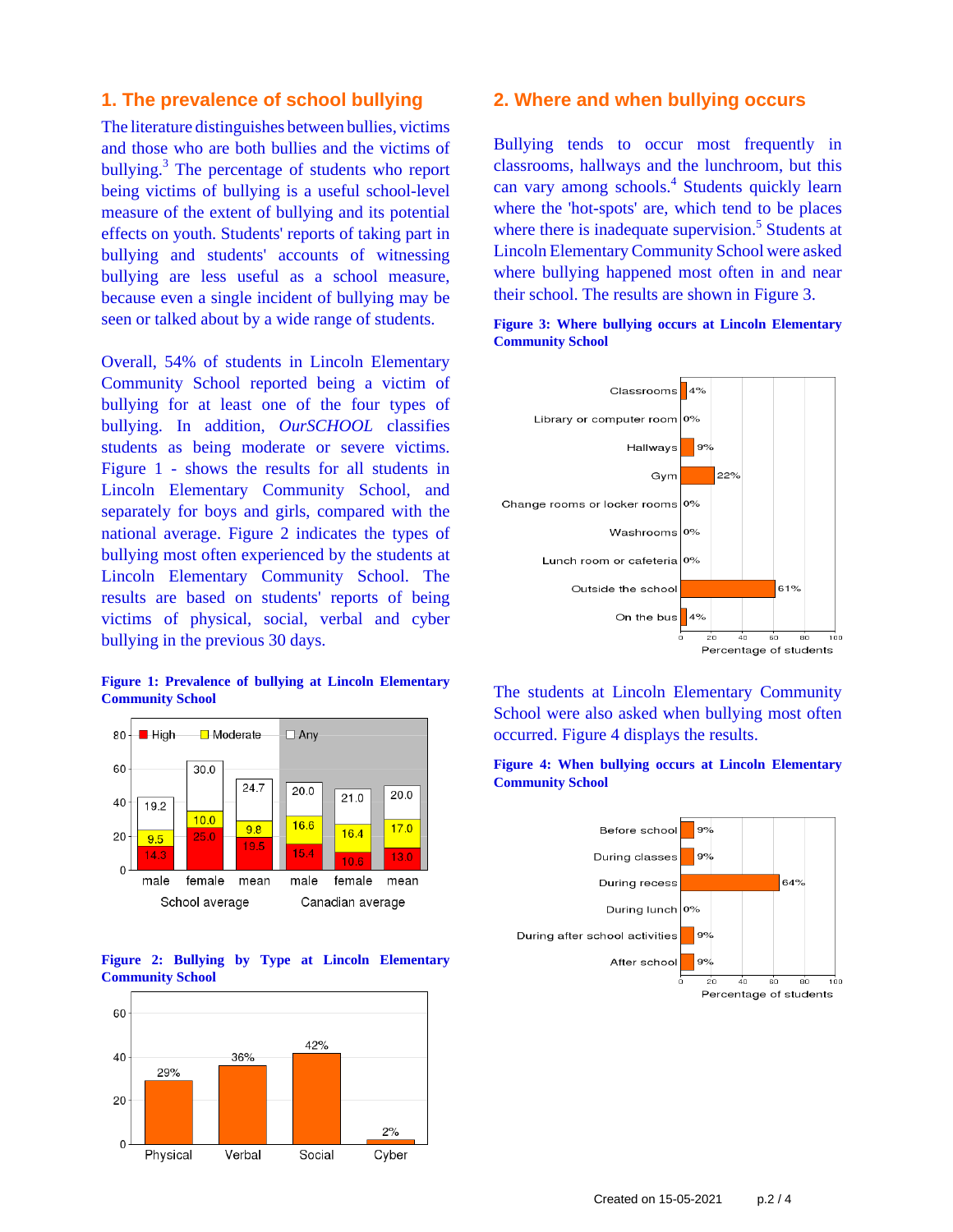## **3. How students respond to bullying**

Students in Lincoln Elementary Community School who reported being bullied in the past four weeks were asked what they did the last time they were bullied. Figure 5 summarizes their responses.





Figure 6 summarizes student responses when they saw or heard about a student being bullied.

#### **Figure 6: Response when others are bullied at Lincoln Elementary Community School**



#### **4. Measures to prevent bullying**

School policies and practices can help prevent student bullying. Students at Lincoln Elementary Community School indicated the extent to which they felt certain anti-bullying measures were practiced in their school. Figure 7 shows the percentage of students that agreed or strongly agreed that these practices were evident in their school.



#### **Figure 7: Measures to prevent bullying at Lincoln Elementary Community School**

# **5. Students who feel excluded**

Many students feel excluded by their peers because of their ethnic or cultural background, social class, religion, disability, or other perceived categorical boundaries. Figure 8 shows the percentage of students who felt excluded by other students for various reasons.